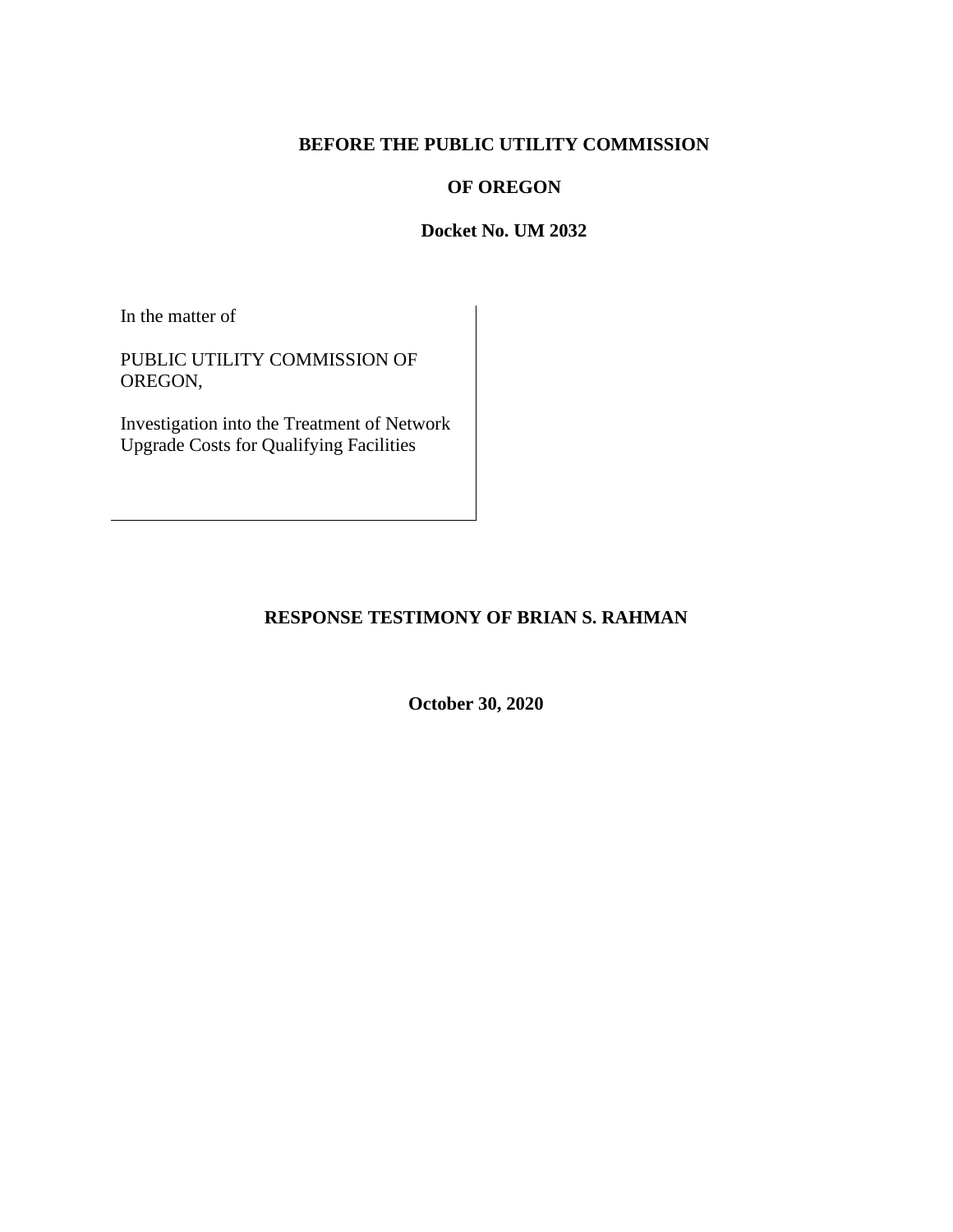## **I. INTRODUCTION**

# **Q. Please state your name and business address.**

- **A.** My name is Brian S. Rahman. I am the Executive Director of Engineering at ZGlobal Inc. My business address is 604 Sutter Street, Suite 250, Folsom, California 95630.
- 

# **Q. Please describe your background and experience.**

 **A.** I am an electric power professional with a 30-year career which has focused on extensively on interconnection and transmission, including planning, design, power flow analysis, transmission system capacity analysis, power scheduling and trading, and extensive related policy, market, regulatory, and technical matters. I have held a wide variety of roles during that time, as a utility professional, employee of California Independent System Operator, and as an employee of one of the leading engineering and technical firms in California, ZGlobal, where my work has ranged from technical engineering studies to development support, to managing and working with a group of leading engineers and policy experts related to interconnection and transmission, many of which are former CAISO and/or utility interconnection and transmission professionals, working for a broad range of clients on projects of all sizes, in numerous states and utility service areas and transmission and distribution systems. I have also worked as an expert witness on multiple occasions (see below), including on behalf of the CAISO in a legal dispute. My full resume is attached as NewSun/101. I have a Bachelor of Science Degree in Electrical Engineering from Washington State University and am a Registered Professional Engineer in the State of California, PE License number 14914. I have been with ZGlobal since October 2006. Prior to this was employed by the California Independent System Operator for 9 years where I held various staff and management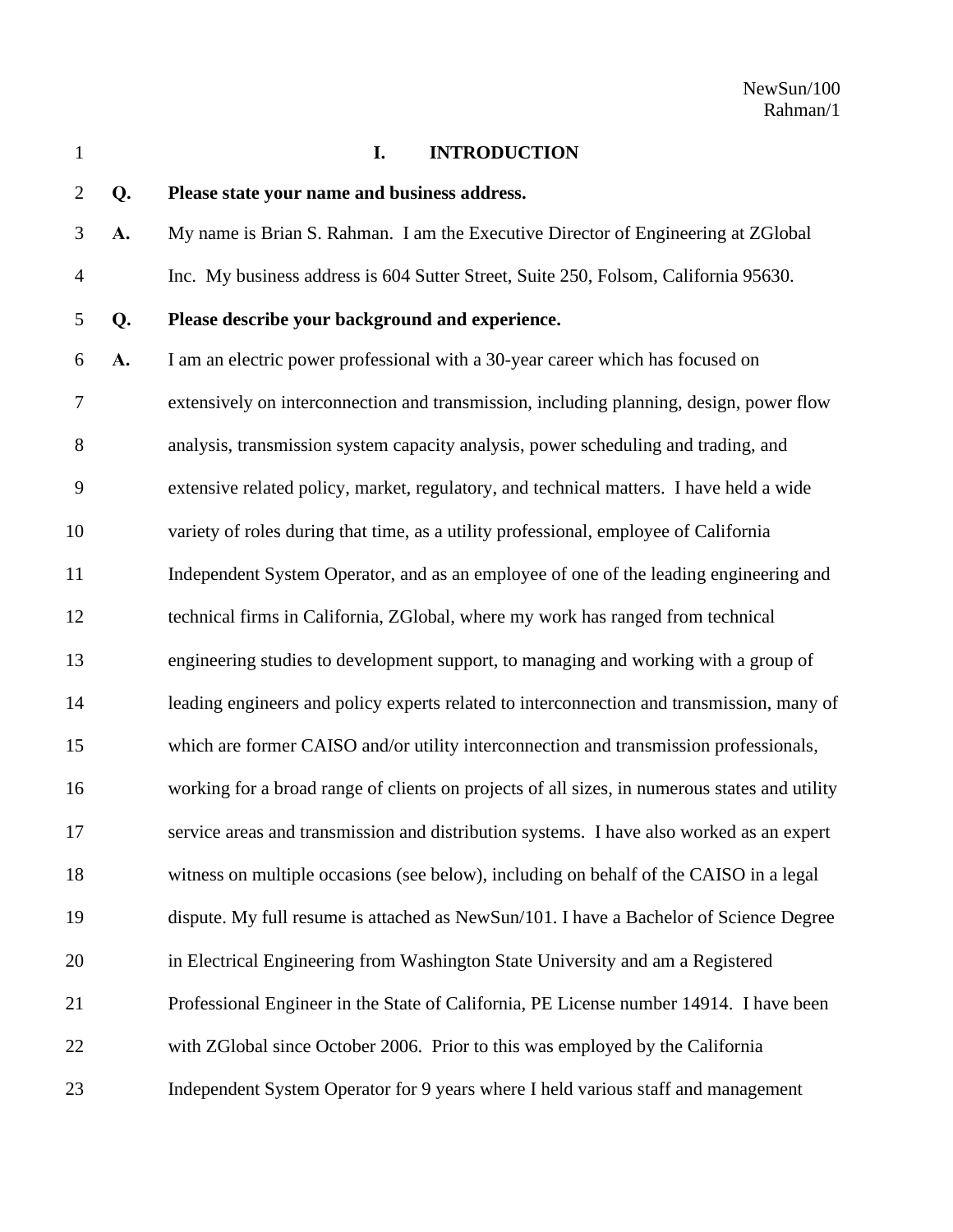| $\mathbf{1}$   |    | positions including Manager of Market Operations and Director of the Project                         |
|----------------|----|------------------------------------------------------------------------------------------------------|
| $\mathbf{2}$   |    | Management Office. I began my career at Pacific Gas and Electric in 1991 where I                     |
| 3              |    | worked as a staff level engineer in the bulk transmission operations group, hydro-electric           |
| $\overline{4}$ |    | generation, and distribution planning.                                                               |
| 5              |    | Over the past 15 years with ZGlobal I have worked on hundreds of large and                           |
| 6              |    | small generator interconnections across the Western United States including projects in              |
| 7              |    | Oregon, Washington, Montana, Nevada, Arizona, California, Utah, and New Mexico.                      |
| 8              |    | These projects have ranged in size from 2 MW to 3,200 MW and include an array of                     |
| 9              |    | technologies and system impacts. Additionally, I have worked on many transmission                    |
| 10             |    | service requests (TSRs), both Network and Energy Resources, including those within                   |
| 11             |    | Imperial Irrigation District, Nevada Energy, LA Department of Water and Power,                       |
| 12             |    | Bonneville Power Administration, Public Service Company of New Mexico.                               |
| 13             | Q. | On whose behalf are you appearing in this proceeding?                                                |
| 14             | A. | I am testifying on behalf of NewSun Energy LLC.                                                      |
| 15<br>16       | Q. | Have you previously provided testimony in any state or federal regulatory dockets<br>or court cases? |
| 17             | A. | During the past 4 years I have participated as an expert witness in the following                    |
| 18             |    | proceedings: (1)Tesoro Refining and Marketing Company LLS v. Pacific Gas & Electric                  |
| 19             |    | Company (Case No. 14 CIV 00930 (JCS)) in the United States District Court, Northern                  |
| 20             |    | District of California; (2) Imperial Irrigation District v. California Independent System            |
| 21             |    | Operator Corporation (Case No. 3:15-cv-01576-AJB-AGS) in the United States District                  |
| 22             |    | Court, Southern District of California; (3) McKinley Hove Foundation v. West Hills (No:              |
| 23             |    | KC069072) in the Superior Court of California, County of Los Angeles, Pomona                         |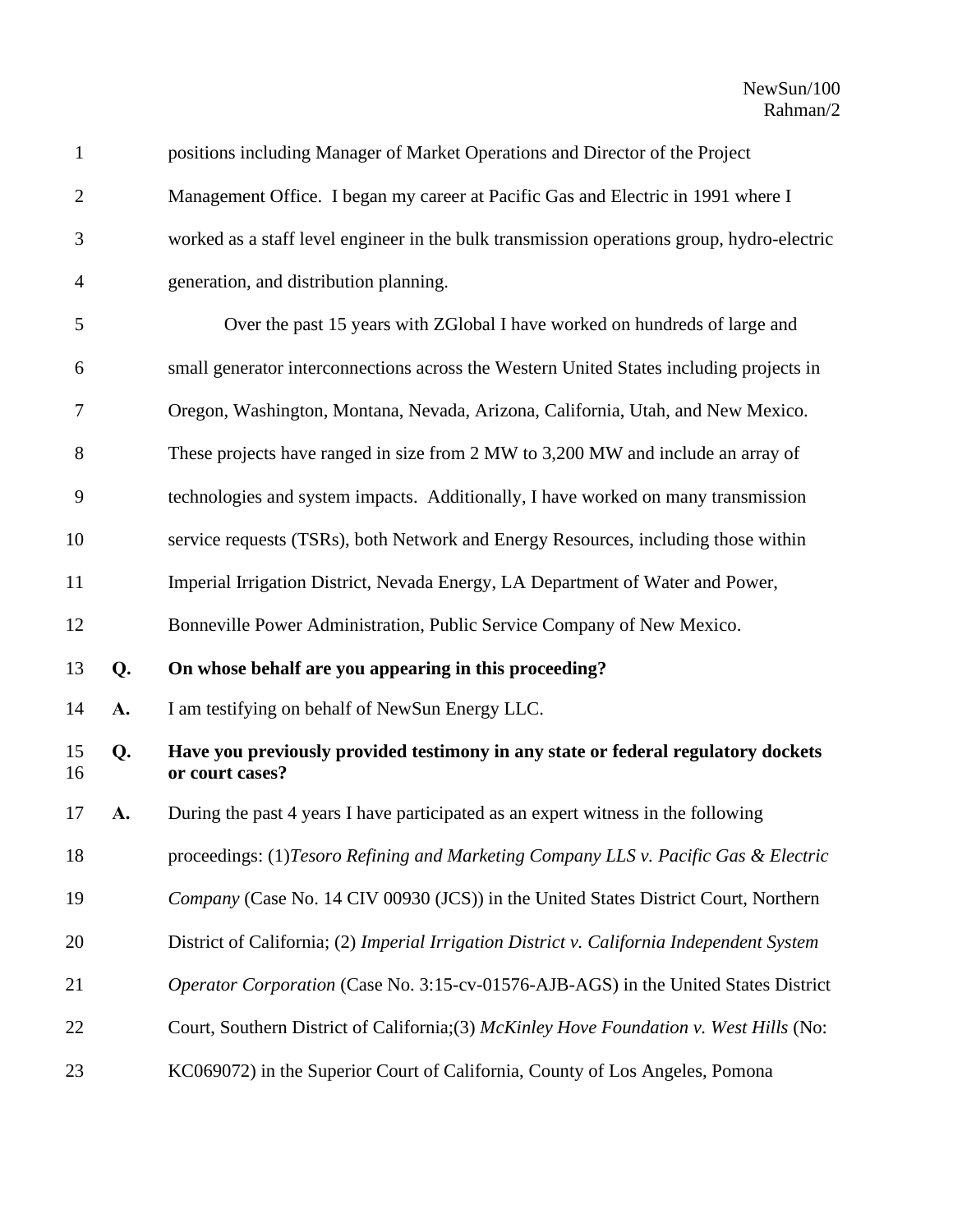| $\mathbf{1}$   |    | Courthouse South; and, (4) California Solar Ranch v. Area Energy (JAMS ref. No                |
|----------------|----|-----------------------------------------------------------------------------------------------|
| $\overline{2}$ |    | 1100088728), an arbitration proceeding. Prior to the past 4 years, I represented the          |
| 3              |    | CAISO as an expert on matters related to system voltages and reliability issues in a case     |
| 4              |    | presided over by an Administrative Law Judge <sup>1</sup> .                                   |
| 5              |    | Additionally, during my time at the CAISO, I provided written testimony to the                |
| 6              |    | Federal Energy Regulatory Commission (FERC) related to market rules and                       |
| 7              |    | functionality. I provided written testimony to FERC on 3 occasions which included             |
| 8              |    | comments related to the re-design of the CAISO markets under the Market Re-Design             |
| 9              |    | and Technology Upgrade (MRTU) project <sup>2</sup> , development of Business Practice Manuals |
| 10             |    | for MRTU <sup>3</sup> , and Long-Term transmission rights in organized markets <sup>4</sup> . |
| 11             | Q. | Please summarize your testimony.                                                              |
| 12             | A. | My testimony responds to the Joint Utilities' Direct Testimony and addresses the two          |
| 13             |    | issues raised in this docket:                                                                 |
| 14             |    | (1) Who should be required to pay for Network Upgrades necessary to interconnect              |
| 15             |    | the QF to the host utility?                                                                   |

 $^1$  "Arbitration Findings and Award in Cities of Anaheim et al. v. the ISO & Southern California Edison regarding "Allocation of Transmission Cost", Rahman, B., Testimony, Docket No. EL03-54-000, August 27, 2003.

 $^2$  "California Independent System Operator Corporation Electric Tariff Filing to Reflect Market Redesign and Technology Upgrade", Docket No. ER06, declaration and testimony of Brian Rahman, Program Director of CAISO Market Re-design and Technology Upgrade (MRTU), Submitted to FERC on February 9, 2006.

 $^3$  "Post-Technical Conference Response of the California Independent System Operator Corporation on Business Practice Manual Issues", Brian Rahman, Program Director of CAISO Market Re-design and Technology Upgrade (MRTU), submitted to FERC in March 2007, Docket # ER06-615-012 and ER 07-1257-000

<sup>&</sup>lt;sup>4</sup> "Long-Term Firm Transmission Rights in Organized Electricity Markets" proposal by Brian Rahman, Program Director of CAISO Market Re-design and Technology Upgrade (MRTU), Submitted to FERC Docket Nos. RM06-8-000 and AD05-7-000, March 13, 2007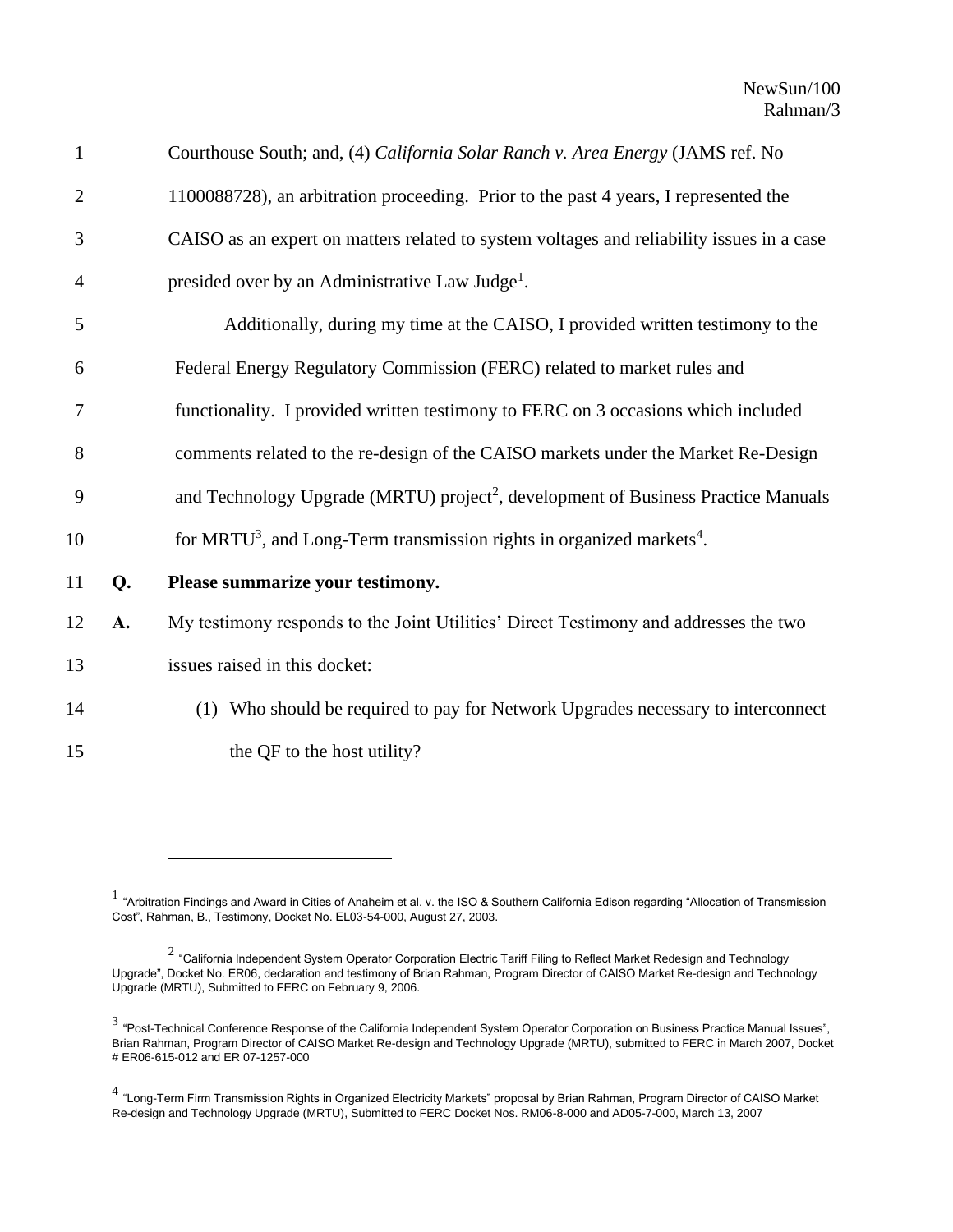| $\mathbf{1}$   |    | (2) Should on-system QFs be required to interconnect to the host utility with                                           |
|----------------|----|-------------------------------------------------------------------------------------------------------------------------|
| $\overline{2}$ |    | Network Resource Interconnection (NRIS) or should QFs have the option to                                                |
| 3              |    | interconnect with Energy Resource Interconnection Service (ERIS) or an                                                  |
| 4              |    | interconnection service similar to ERIS?                                                                                |
| 5              |    | Based on my experience and prior work throughout the WECC area on many                                                  |
| 6              |    | generator interconnections with various host utilities, I contend that:                                                 |
| 7              |    | 1. Host utilities should ultimately pay for the network upgrades necessary to                                           |
| 8              |    | interconnect the QF. That is, QFs should be treated the same as any other                                               |
| 9              |    | generator type, with refunds of any network upgrade costs they might pay up-                                            |
| 10             |    | front. For which this is the overwhelmingly prevailing, if not universal, practice                                      |
| 11             |    | outside of Oregon QFs.                                                                                                  |
| 12             |    | 2. The interconnection process of the host utility should provide the QF with the cost                                  |
| 13             |    | for both NRIS and ERIS and allow the QF the option to select the service that best                                      |
| 14             |    | meets the QF business objectives.                                                                                       |
| 15             |    | My testimony does not respond to the parts of the Joint Utilities' Direct                                               |
| 16             |    | Testimony where they characterize Oregon Public Utility Commission (PUC) and                                            |
| 17             |    | Federal Energy Regulatory Commission (FERC) laws and policies.                                                          |
| 18             |    | <b>ISSUE 1: COST RESPONSIBILITY FOR NETWORK UPGRADES</b><br>П.                                                          |
| 19<br>20       | Q. | This docket is about Network Upgrades. Can you please explain what Network<br>Upgrades are and how they are identified? |
| 21             | A. | When a prospective generator proposes to be interconnected to the grid, there is an                                     |
| 22             |    | interconnection study process which the applicable transmission owner goes through in                                   |
| 23             |    | order to evaluate the ability of the grid to interconnect the facility to the grid, including                           |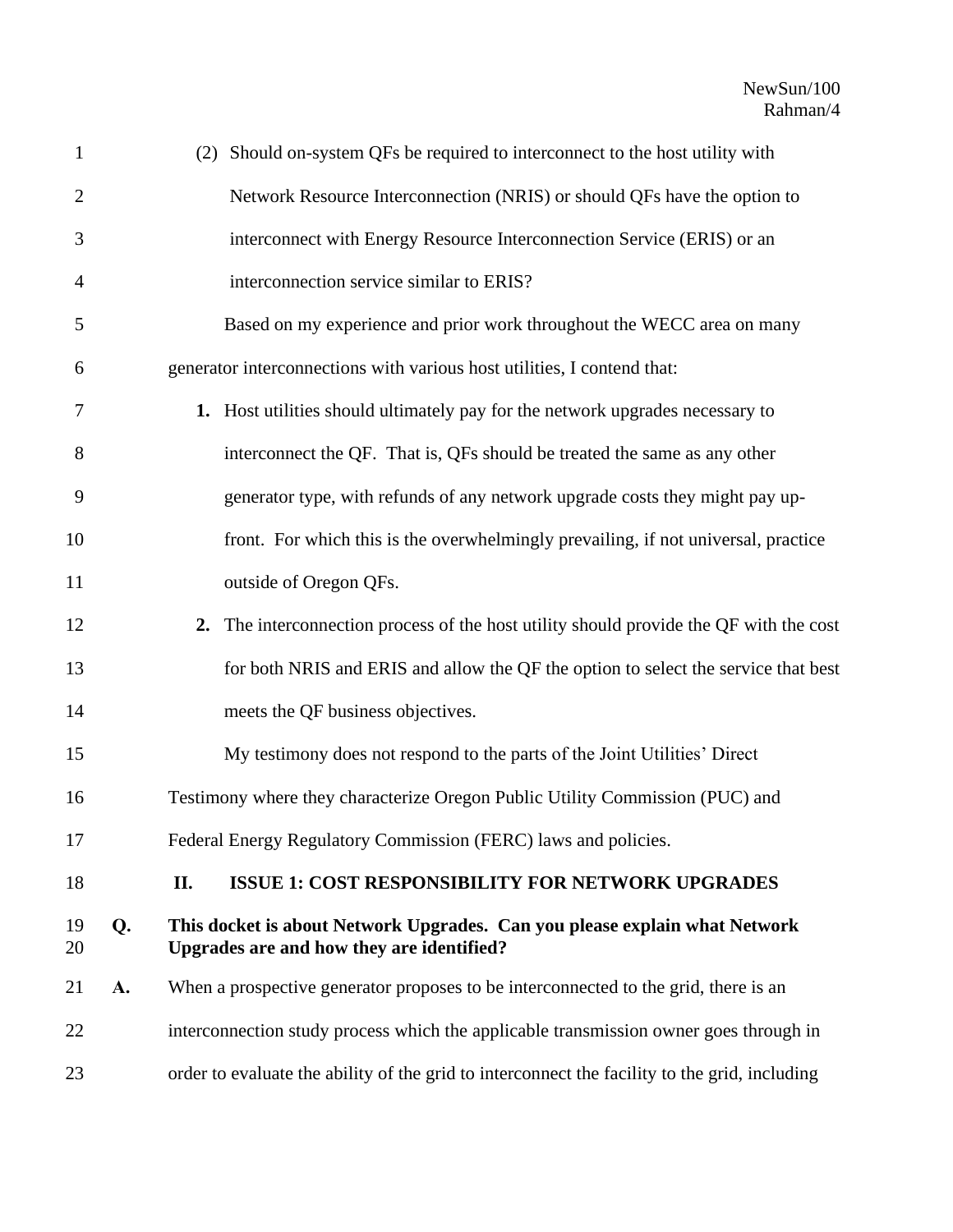| $\mathbf{1}$   | the capacity of the system to support the generator, impacts the generators would have,    |
|----------------|--------------------------------------------------------------------------------------------|
| $\overline{2}$ | and what new system features, safety and reliability measures, generator metering and      |
| 3              | communication requirements, as well as downstream upgrades might be necessary, to          |
| $\overline{4}$ | meet minimum applicable reliability and other standards for the grid should the generator  |
| 5              | be built. These studies generally happen through a sequence of three primary studies: a    |
| 6              | feasibility study (sometimes optional), a system impact study ("SIS"), and a facilities    |
| 7              | study ("FAS"), which sequentially look in greater detail at the impacts of the facility to |
| $8\,$          | the system.                                                                                |
| 9              | Network Upgrades are one of the two primary types of upgrades identified to                |
| 10             | mitigate, where applicable, certain impacts, and achieve the required standards            |
| 11             | associated with the interconnection of a new proposed generation facility. The             |
| 12             | upgrades (and costs) to successfully, and in compliance with applicable regulatory         |
| 13             | standards are generally allocated into two groups as follows:                              |
| 14             | 1) "Interconnection Facilities" are those facilities (and costs) strictly associated with  |
| 15             | interconnecting the project-specific generator itself reliably to the existing host        |
| 16             | transmission system. The associated facilities (and costs) are also called "Direct         |
| 17             | Assign" facilities (and costs), meaning that they are only needed due to the physical      |
| 18             | interconnection of the generator and the generator is the sole reason these facilities     |
| 19             | are needed. Direct Assignment facilities (and costs) for interconnection, for example,     |
| 20             | include items such as the interconnection substation elements needed to terminate the      |
| 21             | generator's tieline and looping in and out of the existing utility transmission line, or   |
| 22             | to connect the generation facility's customer-owned substation to the utility-owned        |
| 23             | grid. Direct Assigned Interconnection Facilities may also commonly include the             |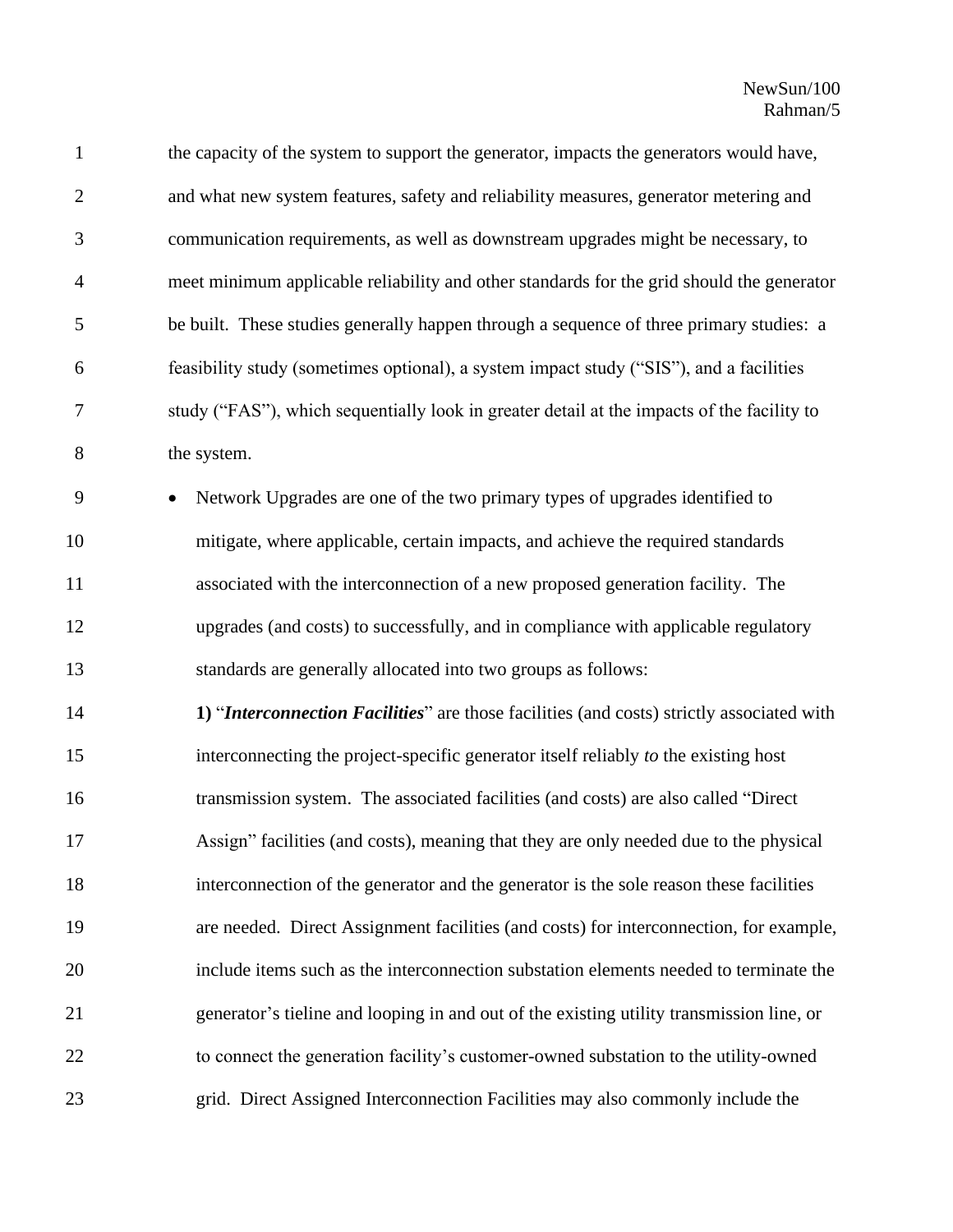| $\mathbf{1}$   |    | addition of protection devices (i.e. protective relays) at substation remote from the                                 |
|----------------|----|-----------------------------------------------------------------------------------------------------------------------|
| $\overline{2}$ |    | point of interconnection that are solely needed for coordinating line protection with                                 |
| 3              |    | the new interconnection substation. Direct Assignment facilities cost are entirely the                                |
| $\overline{4}$ |    | responsibility of the generator developer as they do not provide benefits to others.                                  |
| 5              |    | Direct Assign interconnection facilities do not include "downstream" impacts to the                                   |
| 6              |    | system which must be upgraded to support the generator, but which also benefit the                                    |
| $\tau$         |    | grid more broadly than the specific project, which are generally called network                                       |
| 8              |    | upgrades, as described further below.                                                                                 |
| 9              |    | 2) "Network Upgrades" are facilities necessary to interconnect a generator associated                                 |
| 10             |    | with system upgrades beyond the point of interconnection (i.e. beyond the                                             |
| 11             |    | interconnection substation) both locally and regionally, required to address reliability                              |
| 12             |    | impacts as well as deliverability of the generation to system demand.                                                 |
| 13<br>14       | Q. | Are there different types of Network Upgrades? If so, please explain further about<br>the types and purpose of these? |
| 15             | A. | In my experience with the various utility interconnection processes there are two types of                            |
| 16             |    | upgrades that may be required associated with the interconnection study beyond the                                    |
| 17             |    | project-specific, direct assignment Interconnection Facilities needed for the basic                                   |
| 18             |    | interconnection to the electric grid. These are either Reliability Upgrades (RU) or                                   |
| 19             |    | Network Upgrades (NU).                                                                                                |
| 20             |    | <b>Reliability Upgrades</b> are those upgrades needed to meet basic NERC/WECC                                         |
| 21             |    | reliability standards. They are most often associated with elements such as short circuit                             |
| 22             |    | ratings of existing substation equipment such as breakers and switches, and typically very                            |
| 23             |    | local to the interconnection site location. Other Reliability Upgrades may include                                    |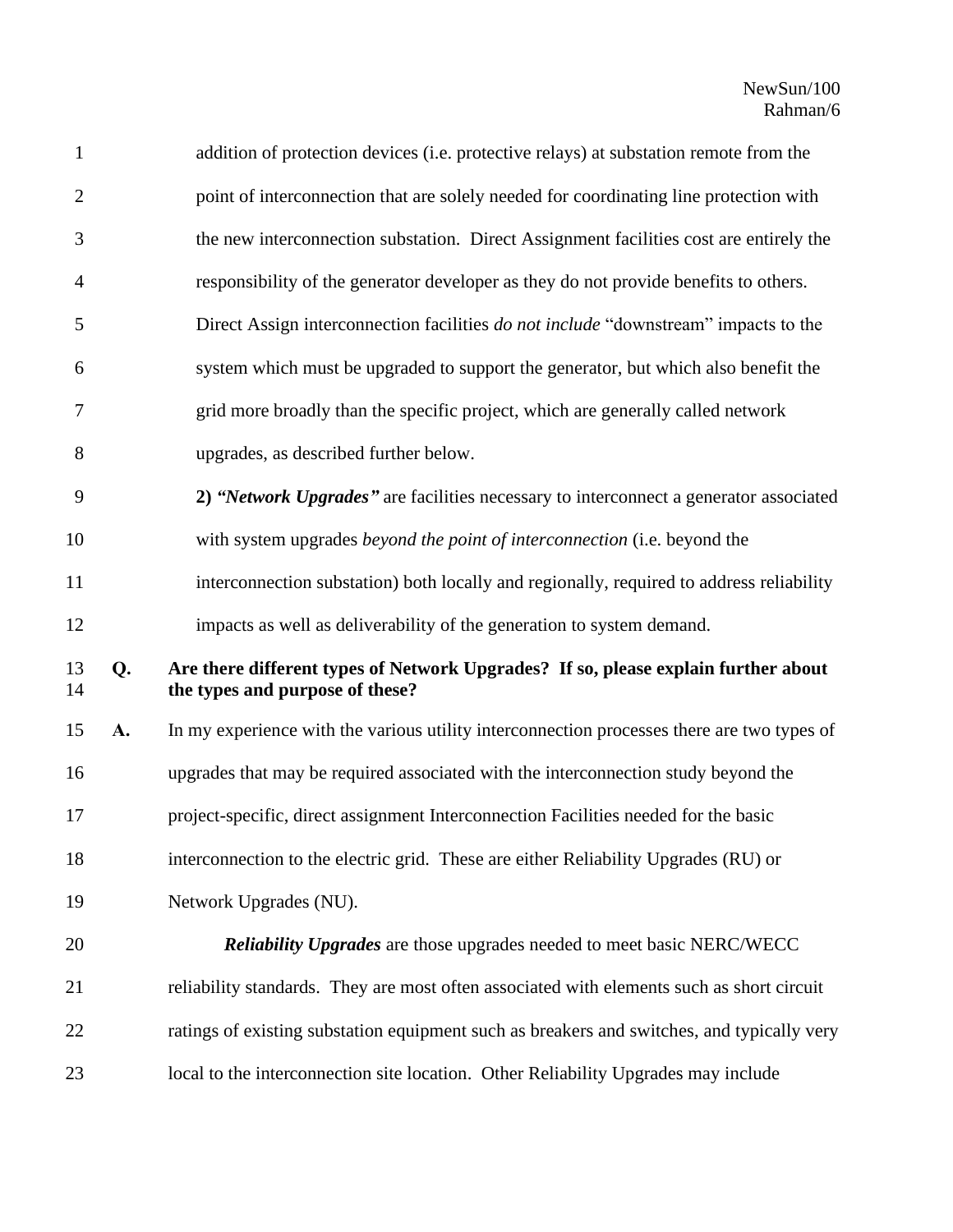expansion of substation buses and installation of special protection schemes. In general, RU are required to ensure the bulk electric grid is in compliance with North American Electric Reliability Corporation (NERC) reliability standards and WECC reliability criteria.

 *Network Upgrades* are typically needed to support the delivery of energy from generation resources to some loads, i.e. loads that may be remote from the generator, or export points at the boundary with neighboring transmission owners. NU often include upgrades to limiting equipment within substations such as under rated equipment or conductors. At times, with large additions of generation, network upgrades may include the need for upgraded or new transmission lines and associated facilities. Network Upgrades can be further categorized into local and area (or regional) network upgrades.

 *Local Area Upgrades* are those upgrades in close proximity to the Point of Interconnection. For example, consider a single transmission line that is bisected so that an Interconnection Facility can be added and during the system impact study, the host utility finds that during an outage of one of the line segments results in an emergency overload of the other while the generator is operating. Under this scenario, the host utility would identify a local network upgrade which could include a special protection scheme to remove the generator in the event of the line outage or a physical capacity increase. While this specific upgrade might appear to be solely associated with the interconnecting generator, it allows for an increased utilization of existing transmission system capacity, not only by the interconnecting generator but to the host utility as well as other "merchant" generation in the area. In other words, it provides a benefit to system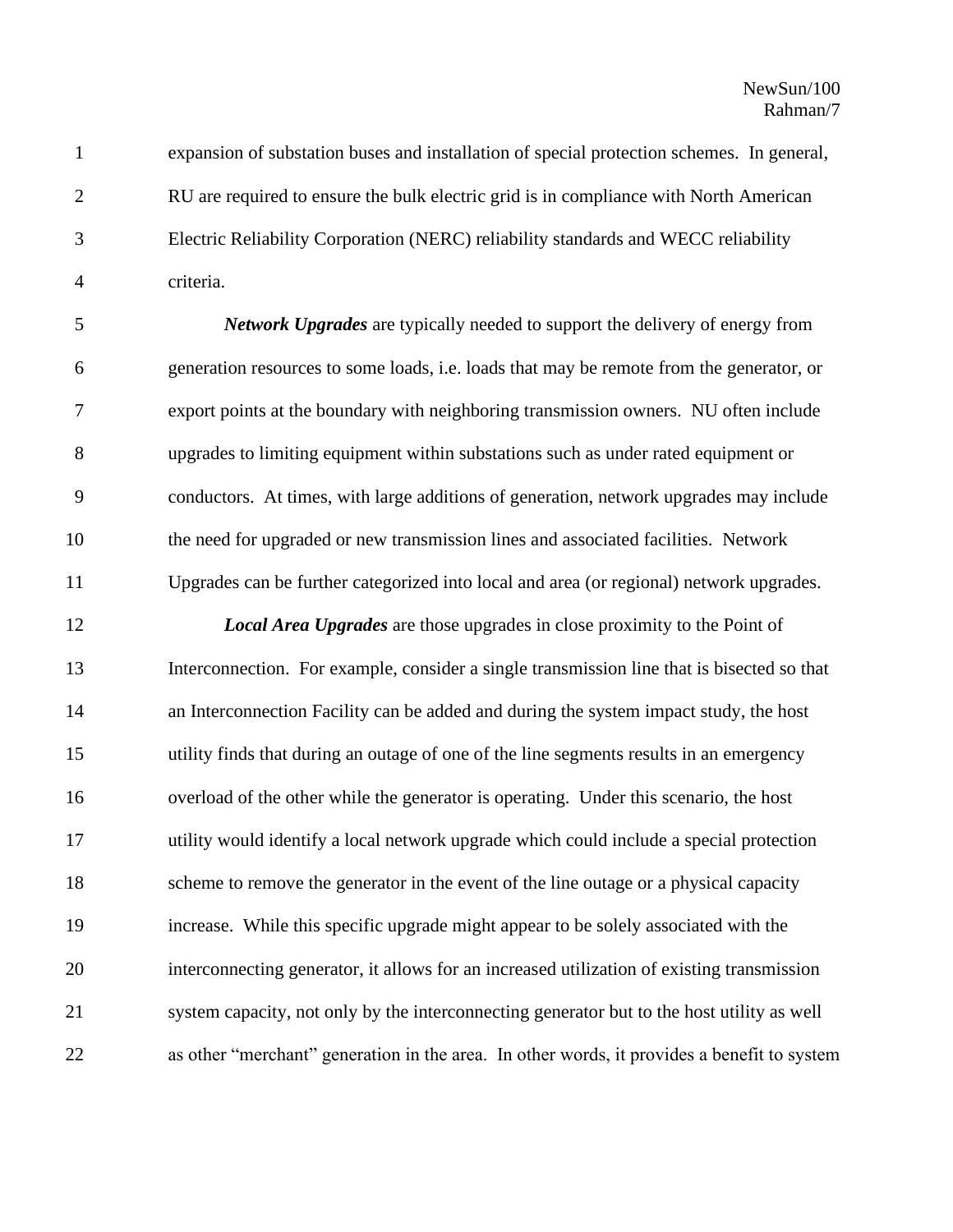capacity, especially within the local area for both merchant generation as well as the host utility.

| 3              |    | Area, or regional, network upgrades are most often associated with upgrades to                                                                                                                                       |
|----------------|----|----------------------------------------------------------------------------------------------------------------------------------------------------------------------------------------------------------------------|
| $\overline{4}$ |    | bulk transmission lines and facilities needed for "deliverability" of generation to the                                                                                                                              |
| 5              |    | aggregate of load on the host utility system. These types of network "deliverability"                                                                                                                                |
| 6              |    | upgrades provide a broad system wide benefit. For example, under typical study                                                                                                                                       |
| $\tau$         |    | conditions, were the system planner considers the system impacts under stressed system                                                                                                                               |
| $8\,$          |    | conditions such as 1 in 10 year peak load and minimum load conditions both with all                                                                                                                                  |
| 9              |    | existing generation in operation ignoring economic dispatch, they are likely to find that                                                                                                                            |
| 10             |    | additional system capacity is needed to avoid line overloads while serving native load.                                                                                                                              |
| 11             |    | The mitigation of these types of overloads are often very expensive, large scale, upgrades                                                                                                                           |
| 12             |    | of existing transmission lines or the addition of new transmission lines, both of which                                                                                                                              |
| 13             |    | result in system wide benefit to not only generators but to the host utility.                                                                                                                                        |
| 14             |    | Although network upgrades can be categorized as I have done above which is                                                                                                                                           |
| 15             |    | consistent with CAISO approach, many transmission owners within the WECC, simply                                                                                                                                     |
| 16             |    | group Reliability, Local and Area Upgrades all together under the single Network                                                                                                                                     |
| 17             |    | Upgrade category. In general, across the WECC, Network Upgrades are treated                                                                                                                                          |
| 18             |    | separately from Interconnection Facilities because Network Upgrades are refunded.                                                                                                                                    |
| 19<br>20<br>21 | Q. | The Joint Utilities describe two different types of upgrades as well. Can you explain<br>whether RU and NU as you understand them are consistent with the two types of<br>upgrades described by the Joint Utilities? |
| 22             | A. | Sure. First, the Joint Utilities describe Network Upgrades identified in an Energy                                                                                                                                   |
| 23             |    | Resource Interconnection Service (ERIS) study that are primarily needed to safely and                                                                                                                                |
| 24             |    | reliably physically interconnect the generating resource to the utility's transmission                                                                                                                               |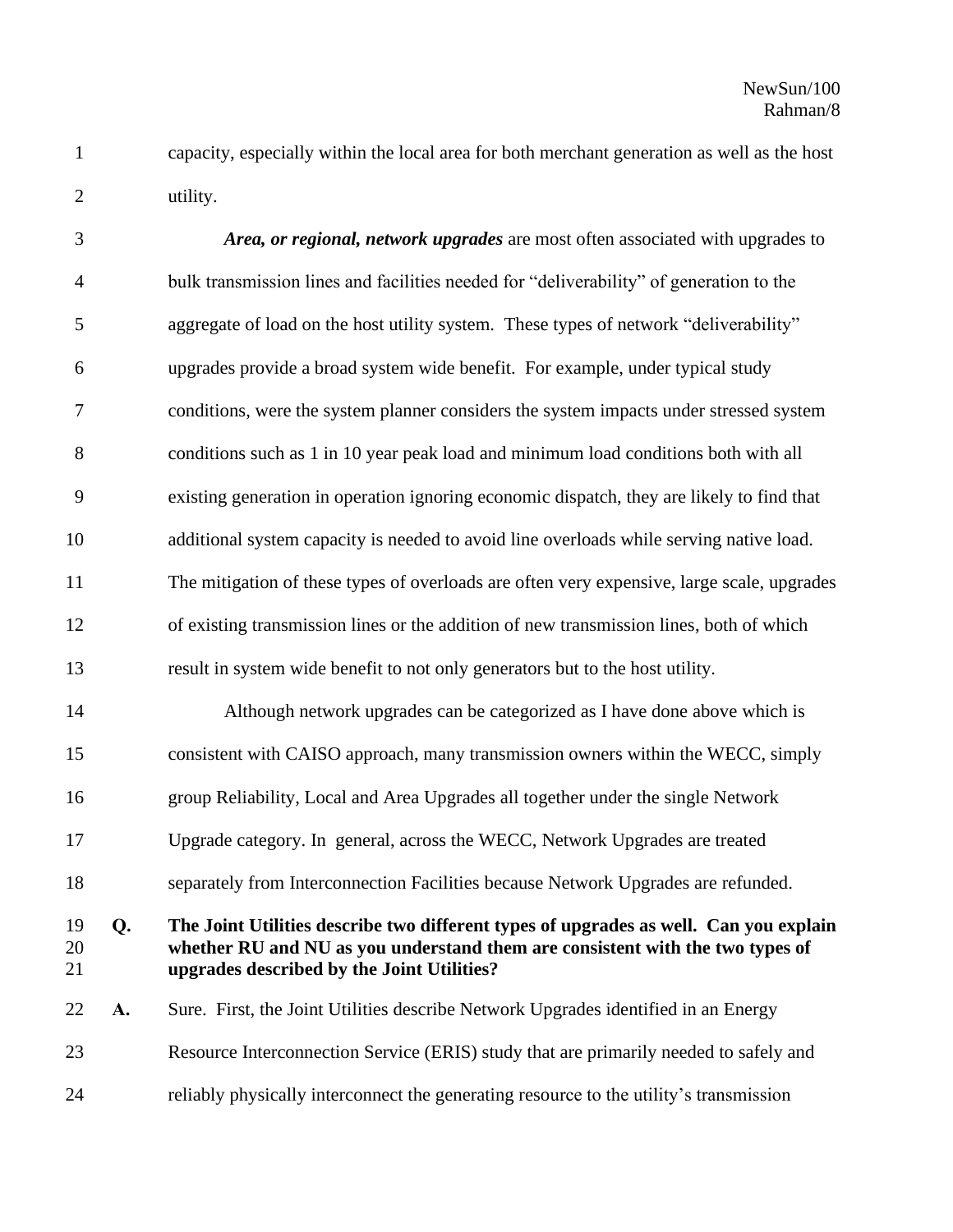1 system.<sup>5</sup> Under an ERIS the Joint Utilities are describing Reliability Upgrades needed to meet basic reliability criteria as I describe above and do not include local or area deliverability network upgrades. This would be consistent with my understanding of an ERIS and the types of "network upgrades" that an ERIS interconnection study would identify. An ERIS, by definition, allows for the use of existing firm capacity, which would not include any local or area capacity increases.

 Second, the Joint Utilities describe Network Upgrades beyond those identified in an ERIS that are needed to ensure the aggregate of generation in the area where the generator proposes to interconnect can be reliably delivered to the aggregate of load on 10 the transmission provider's system during peak load conditions.<sup>6</sup> The utilities also describe these as "deliverability-driven Network Upgrades, or [Network Resource] Network Upgrades." The Joint Utilities are describing the Local and Area Network Upgrades I discuss above. This is consistent with my understanding. These types of Network Upgrades, local or area, are identified in the study process to enable deliverability of generation to the aggregate of system load, even if this system load is far removed from the generator and under most often under stressed system conditions. **Q. What is your understanding of how transmission providers generally evaluate and classify upgrades? A.** In my experience, working within the WECC on transmission level interconnections, the same or very similar rules and methodologies apply with respect to evaluation of the electric system and general classification of upgrades. In some situations, the local utility

 Joint Utilities/100, Vail-Bremer-Foster-Larson-Ellsworth/8.

 Id.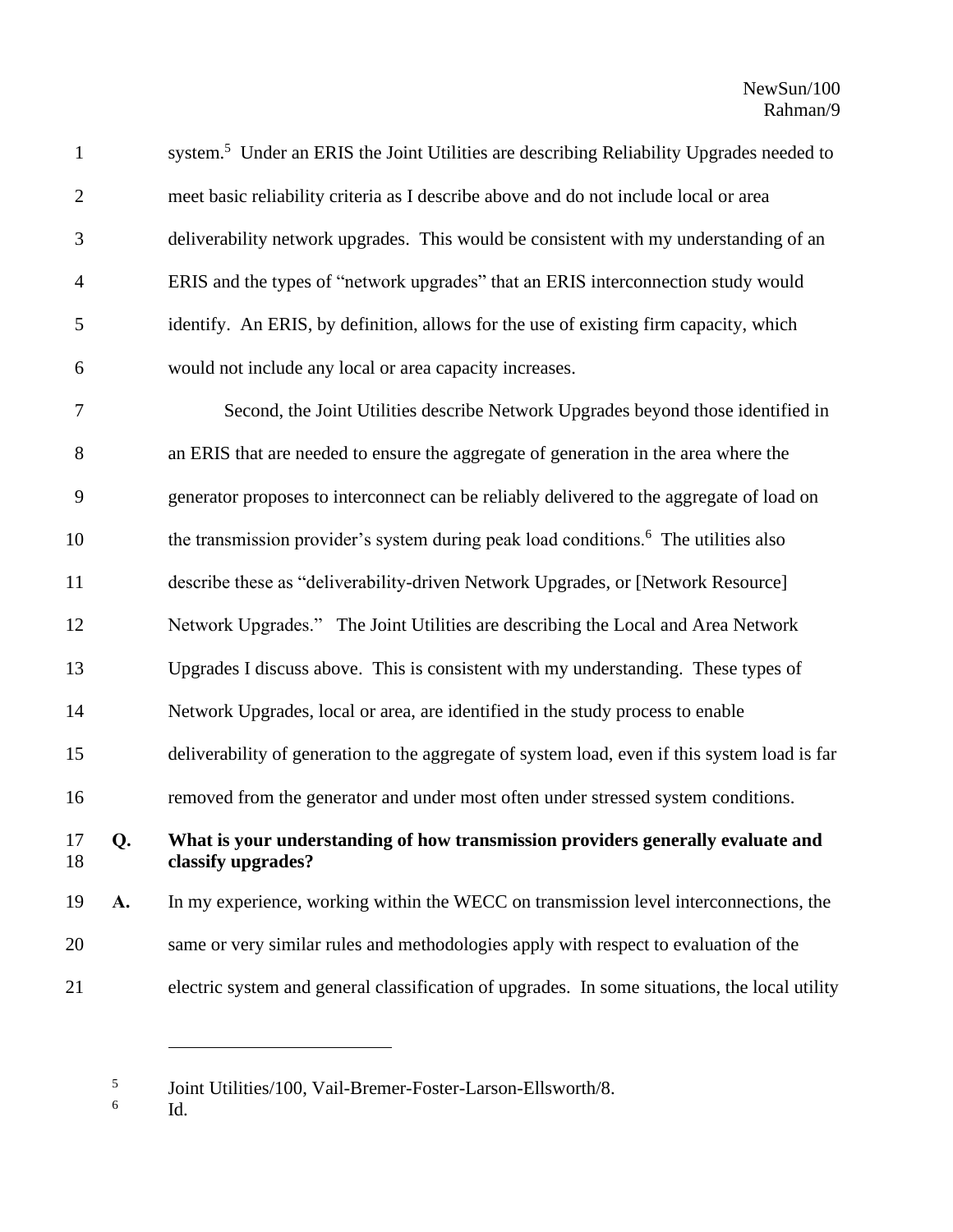| 22             | Ω. | Who should be required to pay for Network Upgrades necessary to interconnect the                                         |
|----------------|----|--------------------------------------------------------------------------------------------------------------------------|
| 21             |    | cost.                                                                                                                    |
| 20             |    | economic disadvantage and provides the utility with added system value at little or no                                   |
| 19             |    | burden on a specific QF, with no ability to recover costs, puts the QF at a significant                                  |
| 18             |    | question, and increase the value of the transmission system "asset". Putting this cost                                   |
| 17             |    | Network Upgrades to the transmission system benefit all system users, not just the QF in                                 |
| 16             |    | separate tariff and treat state jurisdictional interconnections differently than others.                                 |
| 15             |    | responsibility for Network Upgrades, it is befuddling why Oregon would implement a                                       |
| 14             | A. | Given how the balance of transmission owners within the WECC treat the cost                                              |
| 12<br>13       | Q. | You say Oregon is the exception. Have you experienced any other interconnection<br>processes that treat QFs differently? |
| 11             |    | associated facilities.                                                                                                   |
| 10             |    | generator who finances or secures the funding for upgrades after the energization of the                                 |
| 9              |    | initially funded in some cases by the interconnection customer, provides a refund to the                                 |
| $8\,$          |    | with network or reliability upgrades and either funds these upgrades directly or, if                                     |
| 7              |    | Oregon, the utility is always the ultimate beneficiary of the increased capacity associated                              |
| 6              |    | transmission capacity. However, with the exception of how QF's are treated within                                        |
| 5              |    | network upgrade because it actually allows for a higher utilization of existing                                          |
| $\overline{4}$ |    | contingency overload. But another, may view this same upgrade as being more akin to a                                    |
| 3              |    | as a reliability upgrade because it addresses a specific reliability violation such as a                                 |
| $\overline{2}$ |    | Reliability or Network. For example, one utility may include a special protection scheme                                 |
| $\mathbf{1}$   |    | may apply slightly different criteria in the classification of a specific upgrade as either                              |

## **Q. Who should be required to pay for Network Upgrades necessary to interconnect the QF to the host utility?**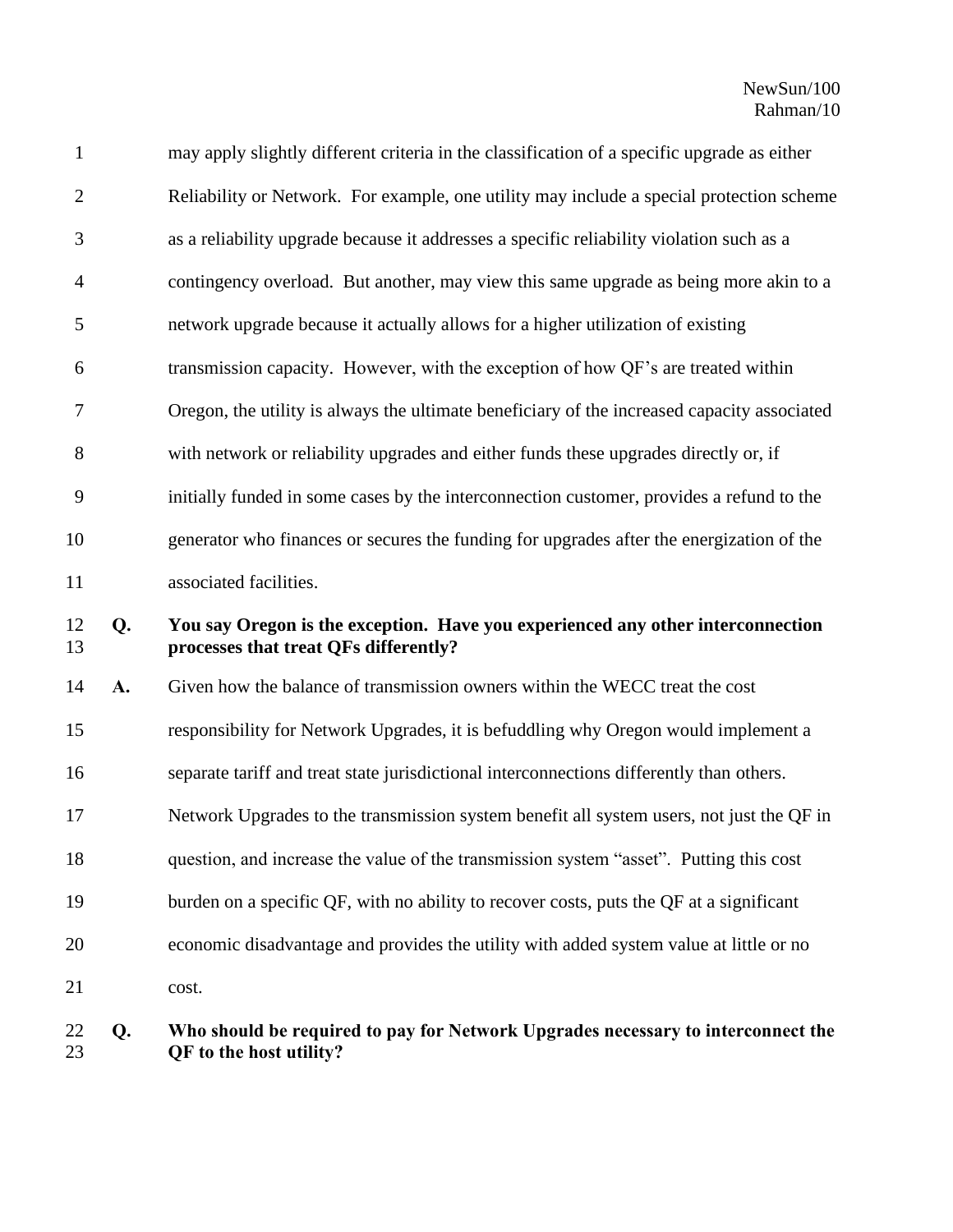| $\mathbf{1}$   | A. | I believe, considering the treatment of Network Upgrades by all other transmission           |
|----------------|----|----------------------------------------------------------------------------------------------|
| $\overline{2}$ |    | owners and planning entities I have worked with on interconnections, network upgrades        |
| 3              |    | should ultimately be payed for by the transmission owner. While there are variations in      |
| $\overline{4}$ |    | whether the interconnection customer might pay for certain upgrades up front versus          |
| 5              |    | these be initially paid for by the utility directly, and certain variations in the repayment |
| 6              |    | schemes that repay interconnection customers who do directly fund certain upgrades, the      |
| $\tau$         |    | transmission owner and their ability to reliably serve interconnected demand is really the   |
| $8\,$          |    | beneficiary of the network upgrade. As discussed above, Network Upgrades, specifically       |
| 9              |    | those associated with increasing system capacities have system wide benefits by              |
| 10             |    | increasing overall system capacity and in general the robustness of the interconnected       |
| 11             |    | system. For example, a relatively small upgrade to a transmission line, even in remote       |
| 12             |    | section of the grid, will likely improve the voltage profile of the remote area which in     |
| 13             |    | turn will improve the voltage profile of less remote segments of the interconnected grid,    |
| 14             |    | improving overall performance, resulting in lower system losses, and increased transfer      |
| 15             |    | capability to serve customer demand. This is certainly a system wide benefit to the          |
| 16             |    | transmission owner. There are also benefits in terms of improved reliability                 |
| 17             |    | management, including for outages, due to additional flexibility added to segment and        |
| 18             |    | disconnect parts of the system, as well, for example, larger line sizes, which can both be   |
| 19             |    | used to move more power as well as allow the system to operate farther from its peak         |
| 20             |    | capacity and mitigate associated stresses and failure points under peak system conditions    |
| 21             |    | or unplanned outages.                                                                        |
|                |    |                                                                                              |

 **Q. Can you provide some examples of how other transmission providers and host utilities treat Network Upgrades?**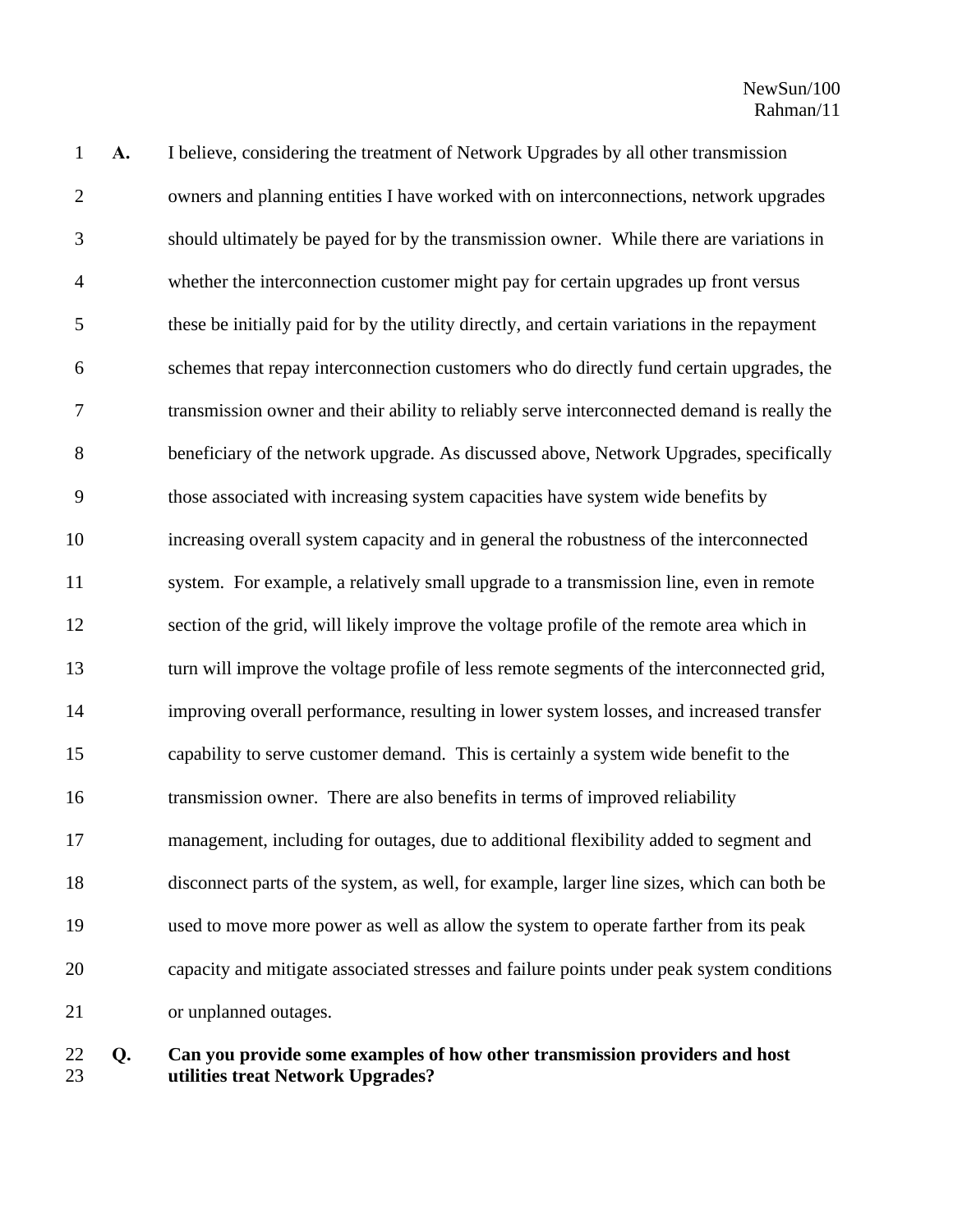| $\mathbf{1}$   | <b>A.</b> | There are many examples of host utilities and transmission owners that include provision    |
|----------------|-----------|---------------------------------------------------------------------------------------------|
| 2              |           | in their interconnection processes that provide a refund to the generator developer for the |
| 3              |           | cost of Network Upgrades. In some cases, this is a refund of up-front funds provided by     |
| $\overline{4}$ |           | the QF while in some cases, where no direct up-front funding is required from the           |
| 5              |           | interconnection customer, but rather solely a letter of credits ("LOC"), it is simply the   |
| 6              |           | termination of requirement to maintained the posted a Letter of Credit (which would have    |
| $\overline{7}$ |           | only been drawn on in the event some upgrade costs have been incurred but the project       |
| 8              |           | development has stopped). The following describes how a few of the other host utilities     |
| 9              |           | handle the cost/refundability of required network upgrades.                                 |

10

| <b>Interconnection Authority</b> | <b>Network Upgrade Security Methodology</b>                                                                                         | <b>Refund Methodology</b>                                                                                                           |
|----------------------------------|-------------------------------------------------------------------------------------------------------------------------------------|-------------------------------------------------------------------------------------------------------------------------------------|
| California ISO                   | Generator posts Cash or LOC at conclusion<br>of SIS (Phase 1) and FAS (Phase 2). Balance<br>of funding included in LGIA Milestones. | Refunded over 5 year period from<br>date upgrade reaches COD. Applies<br>to Reliability and Local Area<br>Network Upgrades Only     |
| PG&E                             | Generator posts Cash or LOC at conclusion<br>of SIS (Phase 1) and FAS (Phase 2). Balance<br>of funding included in LGIA Milestones. | Refunded over 5 year period from<br>date upgrade reaches COD. Applies<br>to Reliability and Local Area<br>Network Upgrades Only     |
| <b>SCE</b>                       | Generator posts Cash or LOC at conclusion<br>of SIS (Phase 1) and FAS (Phase 2). Balance<br>of funding included in LGIA Milestones. | Refunded over 5 year period from<br>date upgrade reaches COD. Applies<br>to Reliability and Local Area<br>Network Upgrades Only     |
| SDG&E                            | Generator posts Cash or LOC at conclusion<br>of SIS (Phase 1) and FAS (Phase 2). Balance<br>of funding included in LGIA Milestones. | Refunded 100% upon upgrade<br>reaching COD. Applies to<br>Reliability and Local Area Network<br><b>Upgrades Only</b>                |
| NVEnergy                         | Generator posts LOC as backstop in event<br>project fails but work has been done on<br>network upgrade.                             | LOC terminated once network<br>upgrades complete                                                                                    |
| <b>IID</b>                       | Generator funds network upgrade                                                                                                     | Generator receives dollar for dollar<br>transmission service credits. If not<br>able to utilize, they can sell to<br>others in need |

11

12 **Q. Thank you. What is the risk of not refunding the costs of Network Upgrades and**  13 **requiring the QF to bear that cost?**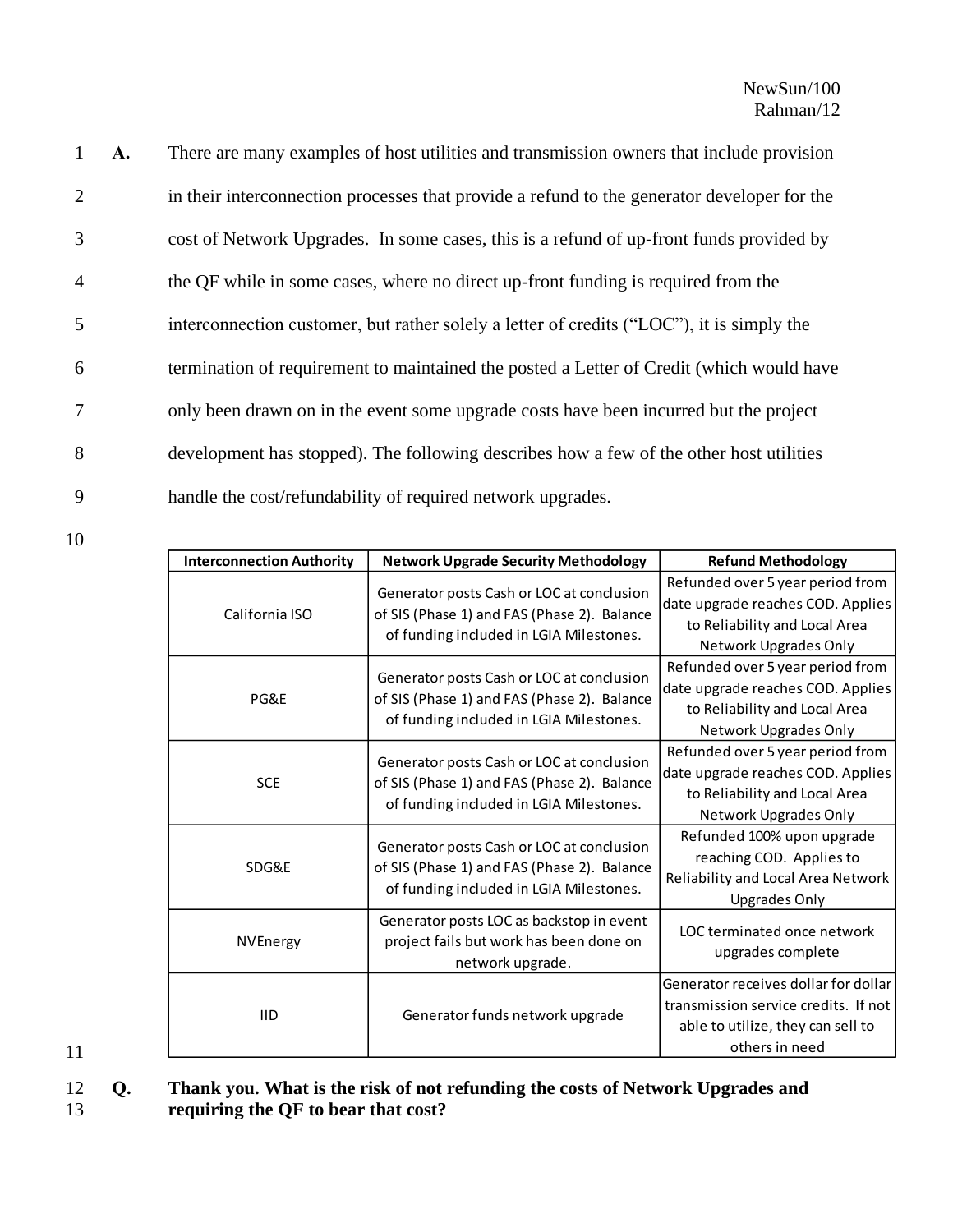| $\mathbf{1}$     | A. | Regardless of the host utility, it is the host utility that pays for the upgrade and ultimately |
|------------------|----|-------------------------------------------------------------------------------------------------|
| $\overline{2}$   |    | passes these costs to the customer via a transmission revenue requirement. Alternatively,       |
| 3                |    | the QF would need a higher cost for the energy produced to absorb the cost of the               |
| $\overline{4}$   |    | network upgrade. This in turn will ultimately be an incremental cost also passed to the         |
| 5                |    | customer. Comparing the Oregon approach to what others do, Oregon substantially                 |
| 6                |    | disadvantages the QF and its approach appears to be discriminatory.                             |
| $\boldsymbol{7}$ |    | Ш.<br><b>ISSUE 2: INTERCRONNECTION SERVICE AVAILABLE TO QFS</b>                                 |
| $8\,$            | Q. | Please define ERIS and NRIS.                                                                    |
| 9                | A. | Energy Resource Interconnection Service (ERIS) is defined as "an Interconnection                |
| 10               |    | Service that allows the Interconnection Customer to connect its Generating Facility to the      |
| 11               |    | Transmission Providers Transmission System to be eligible to deliver the Generating             |
| 12               |    | Facility's electric output using the existing firm or nonfarm capacity on the Transmission      |
| 13               |    | Providers Transmission System on an as available basis".                                        |
| 14               |    | Network Resource Interconnection Service (NRIS) is defined as "an                               |
| 15               |    | Interconnection Service that allows the Interconnection Customer to integrate its Large         |
| 16               |    | Generating Facility with the Transmission Provider's Transmission System (1) in a               |
| 17               |    | manner comparable to that in which the transmission Provider integrates its generating          |
| 18               |    | facilities to serve native load customers".                                                     |
| 19               | Q. | When is each interconnection service type typically used?                                       |
| 20               | A. | ERIS is used by generators that can operate and deliver energy utilizing the existing           |
| 21               |    | system capacity on an as-available basis. The decision to go with ERIS as opposed to            |
| 22               |    | NRIS is generally a decision left to the generator based on many factors including: cost        |
| 23               |    | of the network upgrade, risk of curtailment, power purchase agreement provision, and            |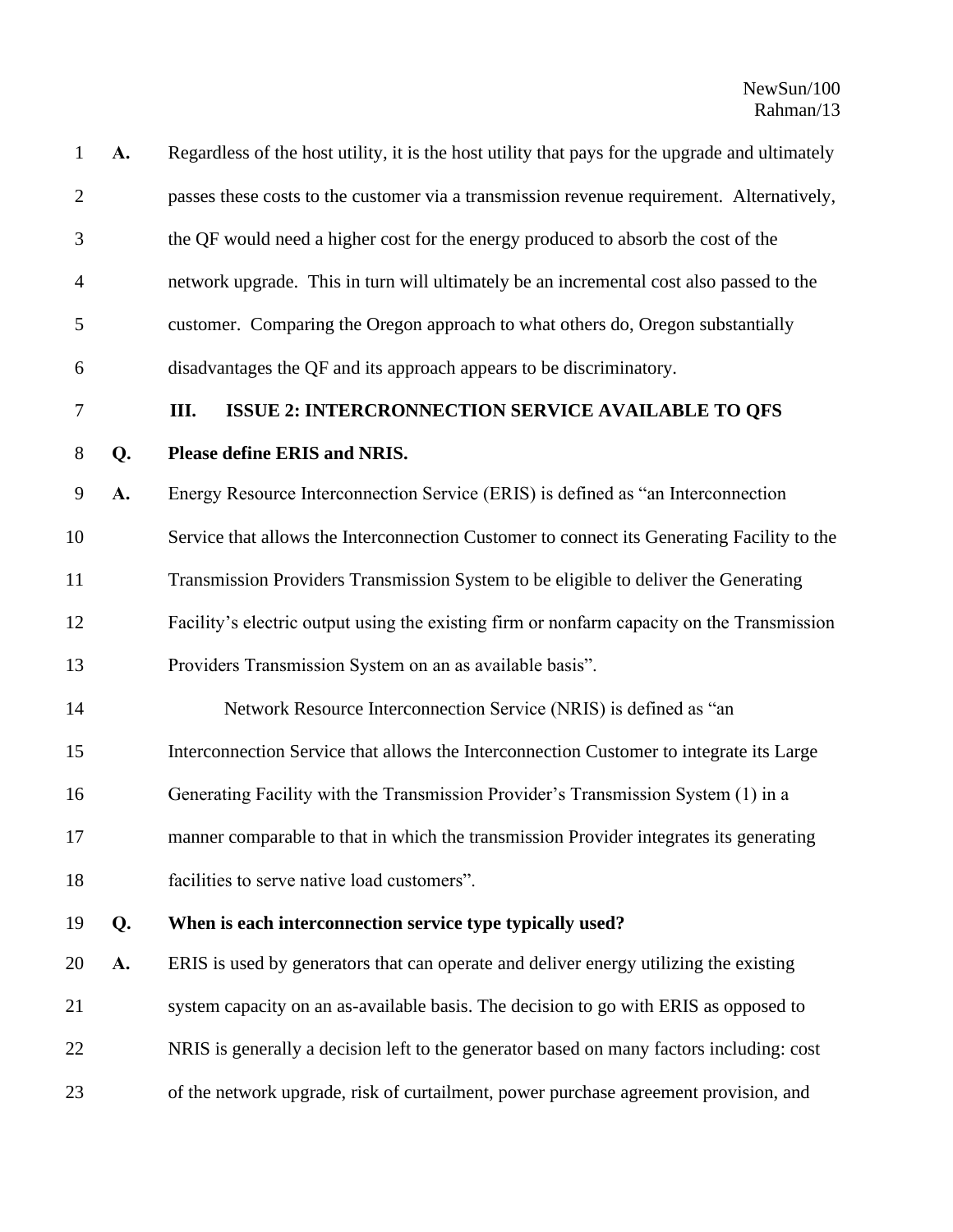| $\mathbf{1}$   | ability for the generator in general to remain economically viable. In the case of           |
|----------------|----------------------------------------------------------------------------------------------|
| $\overline{2}$ | renewable generation such as solar, ERIS is often found to be acceptable when economic       |
| 3              | dispatch is considered. Under a least cost economic dispatch, constrained by system          |
| $\overline{4}$ | capacities, solar will most often be the least cost during sunlight hours and be the primary |
| 5              | user of system capacity. Gas plants and non-renewable resources will most often be           |
| 6              | needed in the early morning and evening hours when solar is not available.                   |
| $\tau$         | Consequently, from a practical perspective, considering economic dispatch, ERIS can be       |
| 8              | an acceptable arrangement for solar generation and avoid costly and possibly unnecessary     |
| 9              | network upgrades.                                                                            |
| 10             | NRIS is used by generators that require dedicated firm system capacity to satisfy            |
| 11             | a power purchase agreement or otherwise require or desire firm capacity to avoid             |
| 12             | curtailments and financial deficiencies. In most cases the need to be "deliverable" via      |
| 13             | firm system capacity also comes with added benefit in terms of energy value. Without a       |
| 14             | corresponding increase in energy value corresponding with the "firm" capacity associated     |
| 15             | with a costly network upgrade, the generator may become un-economic and will certainly       |
| 16             | be disadvantaged in terms of energy price needed to remain an economically viable            |
| 17             | project. From my experience, working with generation interconnections across the             |
| 18             | WECC, NRIS is most often used by generation that may be exporting form the area they         |
| 19             | are interconnected with to a neighboring area and selling a firm or "deliverable" energy     |
| 20             | product, or they have a contract obligation imposed by the buyer that requires firm          |
| 21             | transmission service for deliveries within the host utility area. It is decidedly less       |
| 22             | common, unless perhaps a study that looks at ERIS and NRIS, as is sometimes requested        |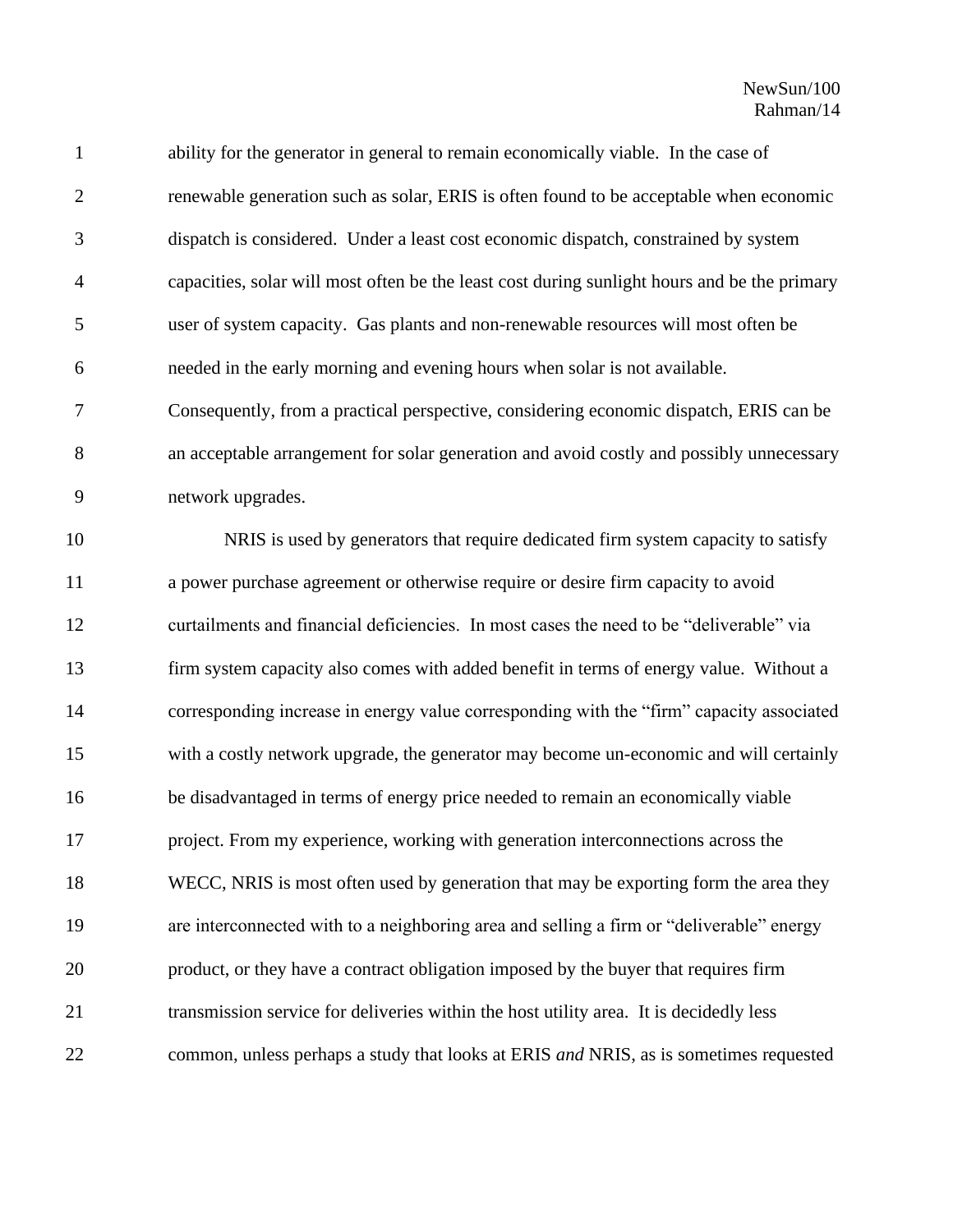1 by interconnection customers, shows no additional cost for the NRIS due to not requiring upgrades to achieve NRIS.

 With either approach, it is most often the generator that must make the decision on what type of service best meets their business needs and objectives. From my experience, it is unusual for the host utility to force the choice upon the generator developer.

### **Q. What is your understanding of the host utility's responsibility?**

 **A.** The host utility is typically also the load serving entity with the ultimate responsibility of serving the end use customer, retail or others not operating at a wholesale level. With this responsibility, also comes the ability for the host utility to incorporate the costs of system upgrades, reliability or deliverability, into their Transmission Revenue Requirement, which is a common approach across the WECC, with the apparent exception of Oregon's QF treatment.

#### **Q. What is the impact of shifting network upgrade costs to the generator?**

 **A.** First, shifting the network upgrade cost to the generator, puts an unnecessary financial 16 burden on the generator, and will result in higher overall project costs for energy produced by the specific generator burdened with the additional cost, with commensurate implications for project economics and project viability. These costs are further amplified by the fact that interconnection costs—whether direct assign or network upgrades—are not eligible for tax credits, meaning their impact is effectively a multiple of the costs. So additional costs, especially if not needed for the delivery of the power to the utility, burden and might kill the project's viability. This is true in the case that such costs are small, proportionally, but even more in the case that unnecessary large costs are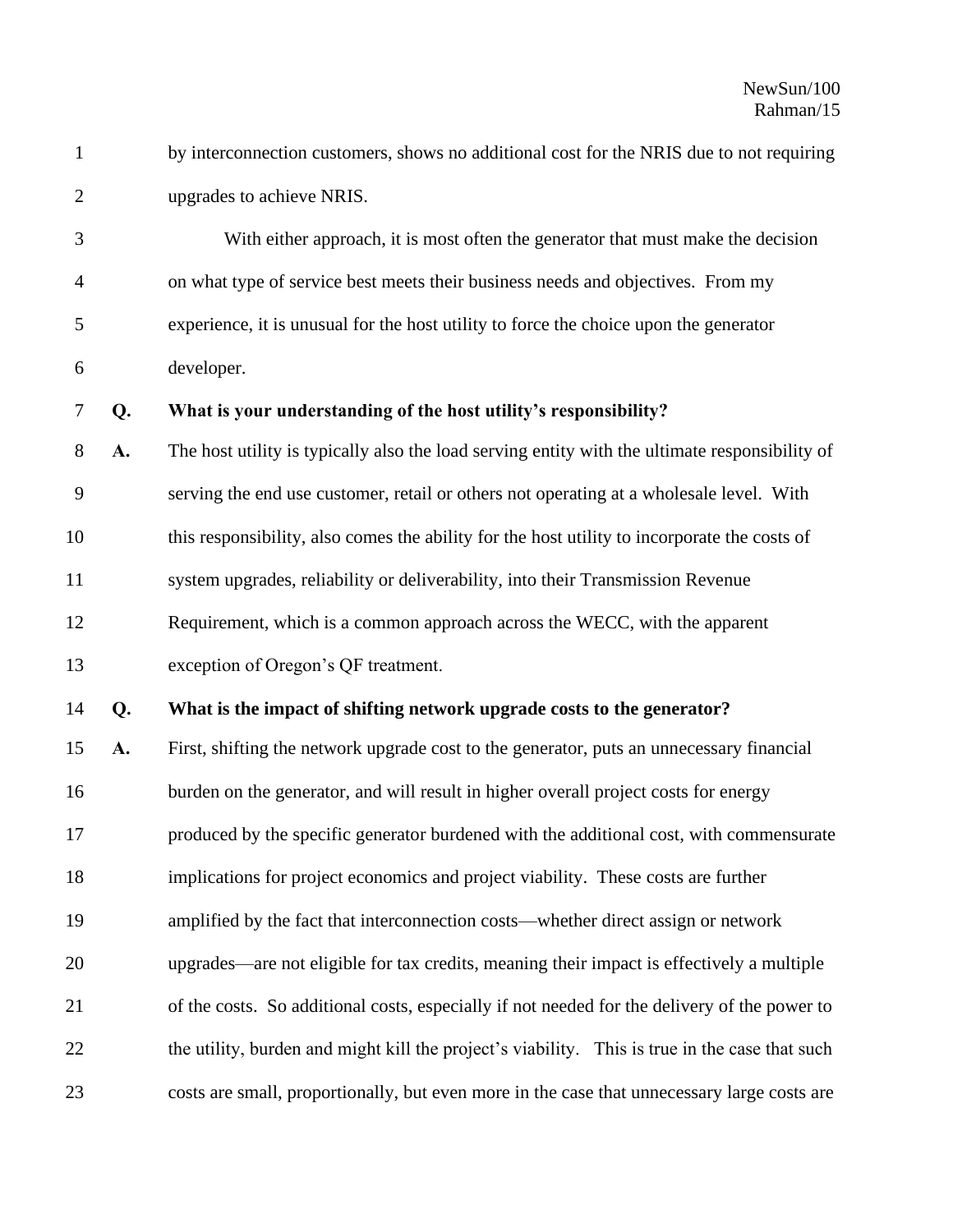| $\mathbf{1}$   |    | added. There is also an issue from the perspective of the developer being required to post   |
|----------------|----|----------------------------------------------------------------------------------------------|
| $\overline{2}$ |    | such costs, especially when large, before a PPA is secured, in terms of the risk profile (or |
| 3              |    | even impossibility) of posting them before a viable off-take agreement is secured.           |
| $\overline{4}$ |    | Oregon's approach is thus unnecessarily burdensome on the generator developer and            |
| 5              |    | ultimately would be harmful to a QF and discriminatory to a QF generator as compared         |
| 6              |    | to substantially identical generator (i.e. same size and technology) that would              |
| $\tau$         |    | interconnect, and be allowed to sell power, as is common, as an ERIS.                        |
| $8\phantom{1}$ | Q. | What is the risk of forcing QFs to interconnect with NRIS?                                   |
| 9              | A. | By forcing the QF into the Network Resource Interconnection Service (NRIS) bucket the        |
| 10             |    | host utility imposes an economic burden on the QF not imposed on other generation in a       |
| 11             |    | similar situation. This is especially true for intermittent renewable generation that is     |
| 12             |    | unlikely to fully utilize the upgrade. Moreover, with increased system capacity, the         |
| 13             |    | incentive for the utility to find the most economic dispatch is removed. For example, If     |
| 14             |    | QF generation is more efficient (less expensive) than an existing utility generation asset,  |
| 15             |    | then under a constrained transmission system the less expensive generation should be         |
| 16             |    | dispatched. However, if transmission capacity has been increased on the back of the QF,      |
| 17             |    | then there is reduced incentive for the host utility to perform economic dispatch and        |
| 18             |    | possibly curtail the more expensive utility asset.                                           |
| 19             |    | NRIS, by definition, provides for the generator to be integrated within the                  |
| 20             |    | transmission system similar to how the utility would integrate its own generation to serve   |
| 21             |    | native load. However, imposing NRIS on QF generation, may result in unnecessary              |
| 22             |    | system upgrades. For example, a solar resource may be acceptable of ERIS given their         |
| 23             |    | specific business plan and delivery requirements. However, if NRIS is imposed, the host      |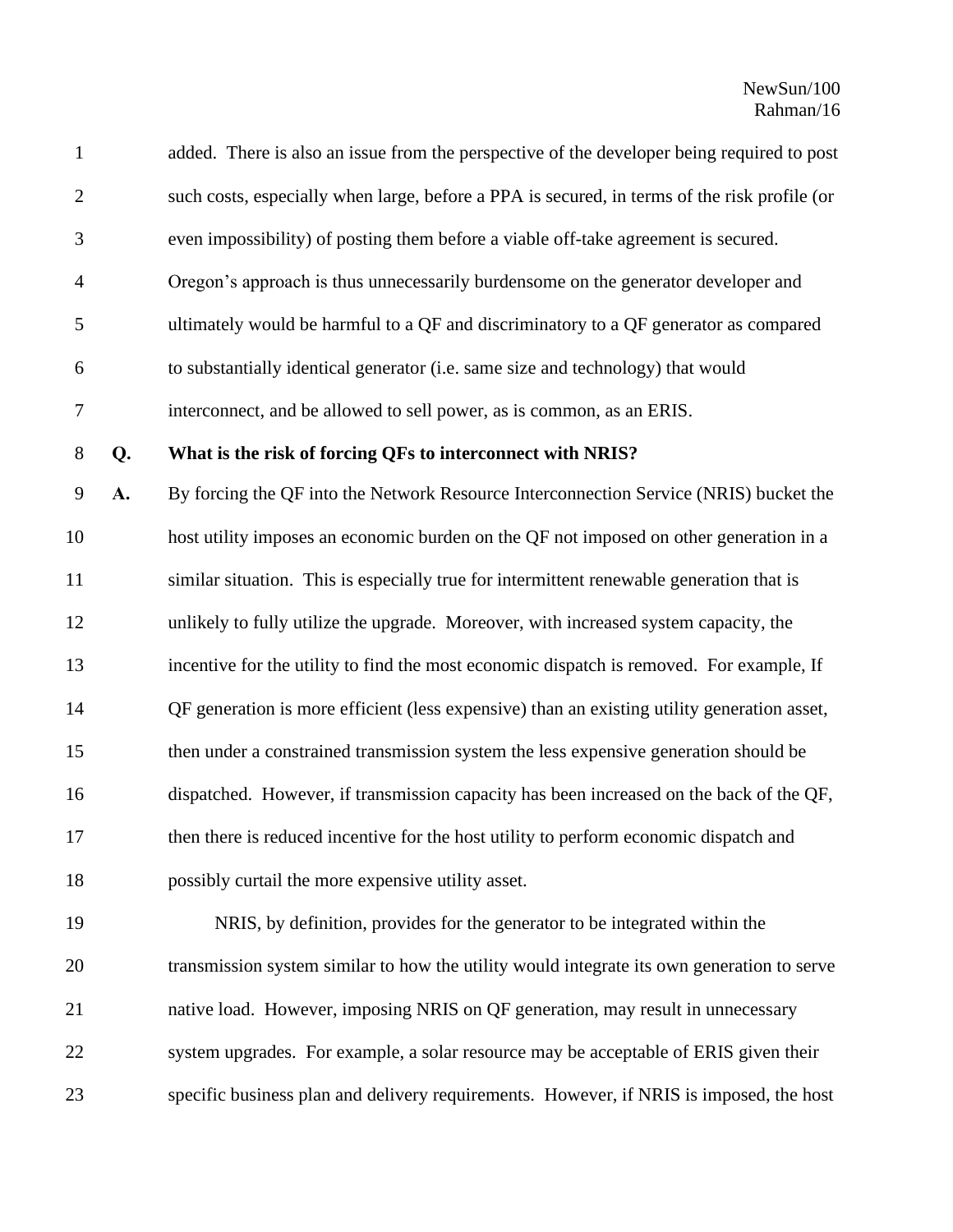| $\mathbf{1}$   |    | utility may find a need, under conservative study assumptions, that at times there may be                      |
|----------------|----|----------------------------------------------------------------------------------------------------------------|
| $\overline{2}$ |    | insufficient demand in the local area and consequently the need for upgraded or entirely                       |
| 3              |    | new capacity. Unless the situation results in a violation of NERC/WECC reliability                             |
| 4              |    | standards that require a RU, the generator should be offered the option of ERIS or NRIS.                       |
| 5<br>6         | Q. | Can you provide any examples of how ERIS and NRIS is typically studied outside of<br>the Oregon state process? |
| 7              | A. | A good example of study process that allows for a selection of ERIS or NRIS by the                             |
| 8              |    | generator is the California ISO. While it is important to note that California and Oregon                      |
| 9              |    | are fundamentally different in terms of power supply, i.e. CAISO operates an energy                            |
| 10             |    | market while Oregon functions under the more traditional utility approach of utility                           |
| 11             |    | owned generation and power purchases from third parties, the fundamental system                                |
| 12             |    | planning and study function are largely the same. With the CAISO process, which                                |
| 13             |    | includes all three of the large Load Serving Entities (PG&E, SCE, and SDG&E), the                              |
| 14             |    | generator is presented with the costs associated with energy only (i.e. ERIS) vs. full                         |
| 15             |    | deliverability (i.e. NRIS) interconnection upgrades. The decision to accept the costs for                      |
| 16             |    | NRIS is left to the generator or in the case of utility owned generation, the utility, based                   |
| 17             |    | on their own specific objectives                                                                               |
| 18             |    | California is obviously unique in that it has experienced a massive influx of solar                            |
| 19             |    | generation over the past 10 years which has largely consumed available system capacity.                        |
| 20             |    | Consequently, the costs for full deliverable status (i.e. NRIS) has significantly increased                    |
| 21             |    | to the point that nearly all generators select to go with ERIS type interconnection. In                        |
| 22             |    | fact, the CAISO has implemented a step in their process where generators specify if they                       |
| 23             |    | are willing to fund NRIS type upgrades or go with ERIS. This process step has been                             |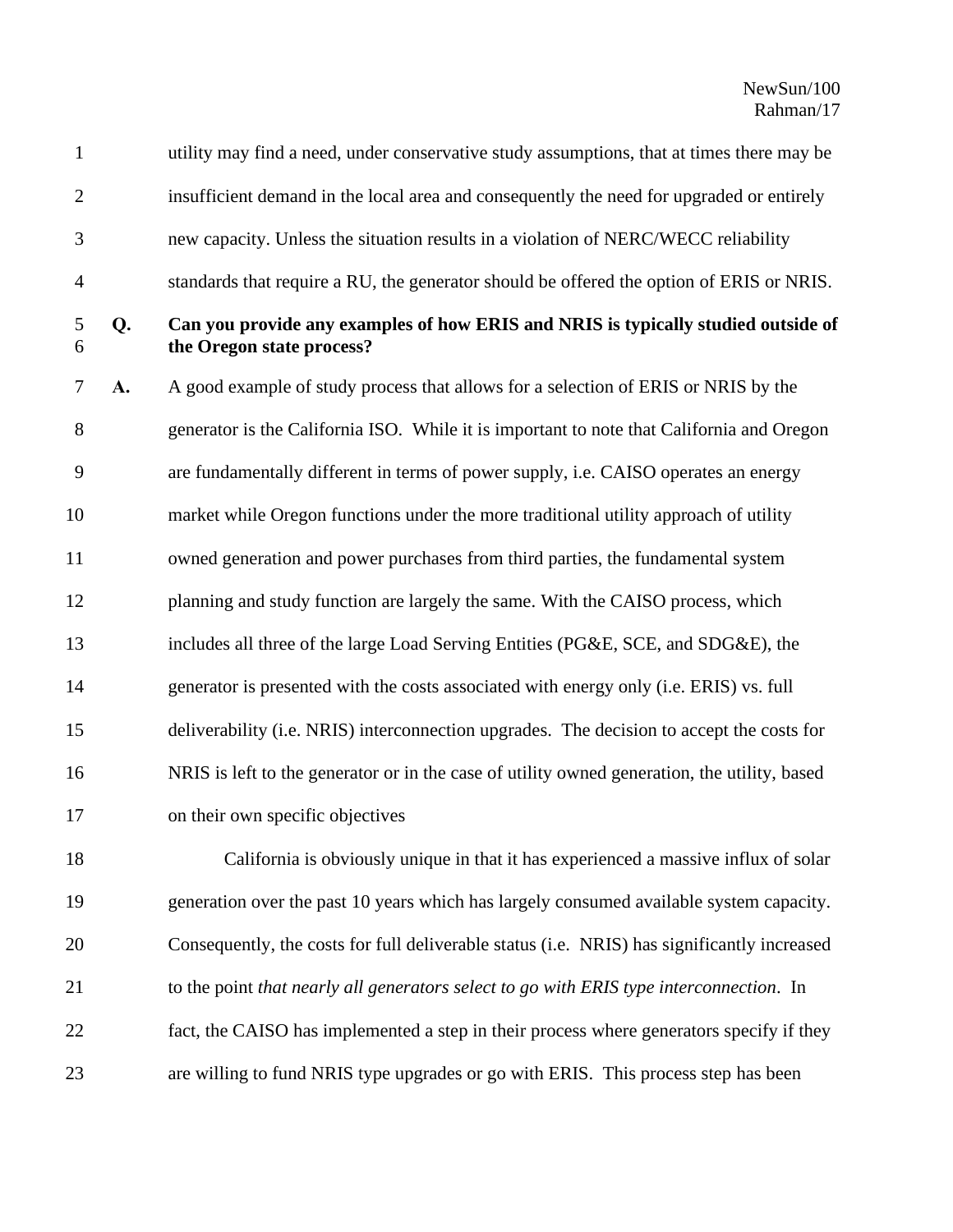going on for roughly the past 5 years, and to date it is my understanding that NRIS has never been selected by a generator due to the treatment of the associated network upgrades.

## **Q. So, should QFs have the option to select ERIS?**

 **A.** Generator developers should be provided with the option to select ERIS or NRIS based on their business objectives, power purchase agreement provisions, and economic assessment of the total project costs to interconnect. This is the most common and prevailing practice across the WECC. In fact, most transmission owners consider the interconnection and transmission service arrangements separately and the decision is left entirely to the developer.

11 It seems that an obligation to only be able to select NRIS, which is significantly more likely to have the effect of creating unviable economics that would fundamentally have the effect of denying the QF its ability to sell power under the PURPA mandatory purchase obligation is unjust and unfair, particularly given the much higher likelihood to have higher, or even impossible costs, that might not be necessary to get the power to the off-taking utility or load. This seems particularly evident in the case of PacifiCorp, per 17 the CREA study, where projects received \$300 MM, 10-year construction timeline type upgrades for similar sized projects under NRIS than under ERIS. ERIS projects on the same lines in the same load pocket had much, much smaller ERIS-only upgrades of just a few million dollars.

### **IV. CONCLUSION**

**Q. Do you have any concluding remarks?**